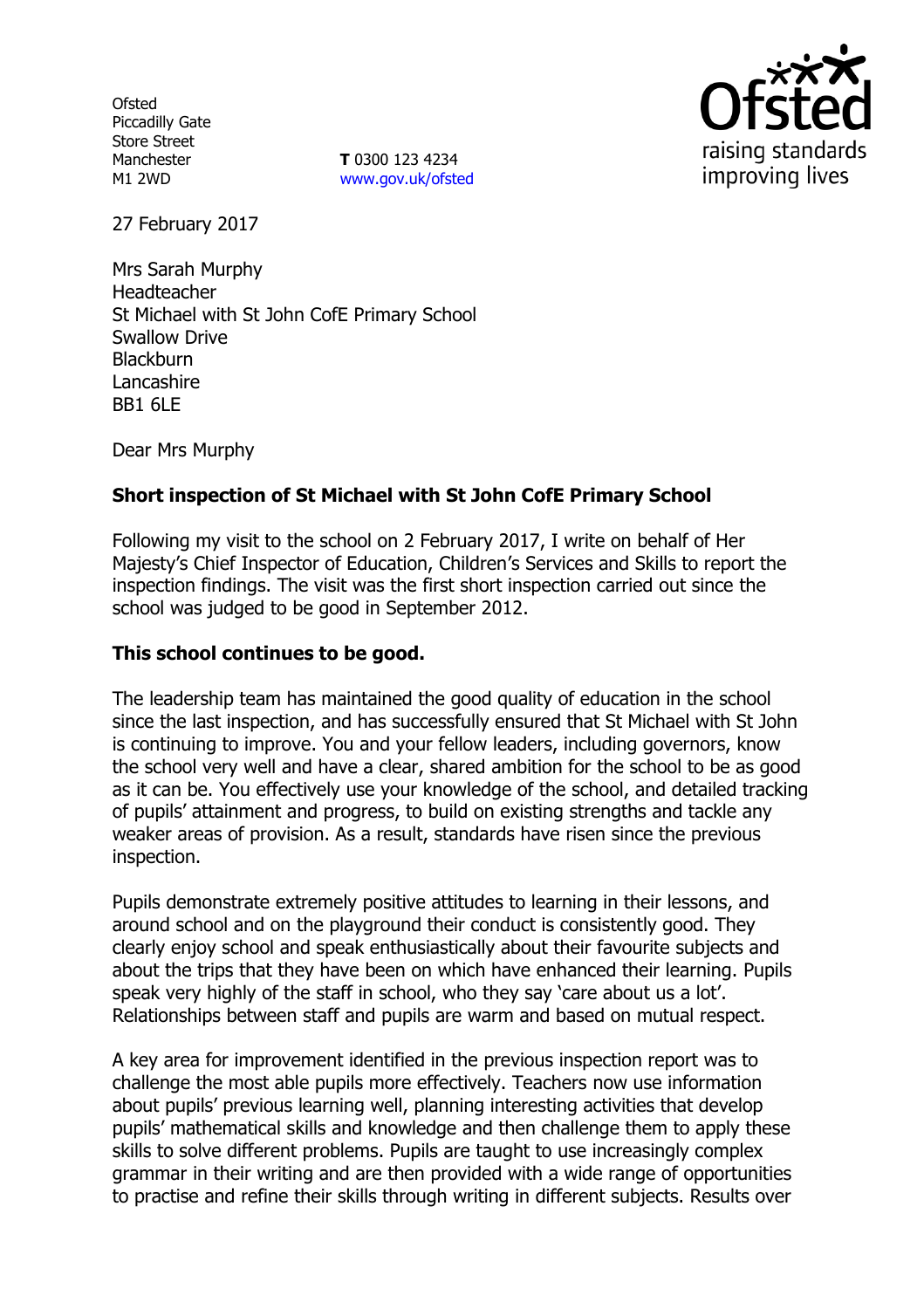

time, and evidence in the work of current pupils, both confirm that an increasing proportion of pupils are working above the expected standard for their age in writing and mathematics.

In reading, results in the 2016 key stage 1 and 2 assessments showed that there is still more to be done to secure the very best outcomes for the most able pupils. Pupils read confidently, and younger pupils use their phonics knowledge well to decode unfamiliar words. However, pupils are less confident when asked to infer meaning from text or explain their ideas and thoughts, while many pupils also struggle to understand more complex or unusual vocabulary. Leaders are aware of this and have already introduced new materials and a more focused approach to teaching reading comprehension. Early signs are that this is beginning to have the desired effect.

One of the key lines of enquiry for this inspection was to consider how successfully provision in the early years was meeting the needs of all learners. This is an area that leaders had already identified as needing further improvement. Positive steps have been made since the last inspection, and the proportion of children reaching a good level of development has increased over the past three years. There are still differences in the achievement of boys and girls within the early years, and in 2016 almost double the number of girls reached the good level of development as boys. This is because the provision in the early years does not cater equally effectively for all of children's different learning needs. Files that record individual children's achievements contain a wealth of evidence, but a high proportion of this is drawn from indoor activities directed by staff while far less reflects learning outdoors or that children have selected themselves. The school has sought additional advice to help it address this imbalance and plans are also in place to significantly remodel the learning environment.

### **Safeguarding is effective.**

The leadership team has ensured that all safeguarding arrangements are fit for purpose and records are detailed and of a high quality. Thorough checks are made on staff, governors, volunteers and regular visitors to the school to make sure that they are suitable people to work with children. Leaders have also ensured that training for staff and governors is up to date.

The culture within the school is one of vigilance. One member of staff summed up the school's approach very well in saying that 'safeguarding is everybody's concern'. Staff clearly understand the procedures to follow if they are worried about a pupil's welfare. Any such concerns are followed up rigorously to ensure that pupils remain safe. The school works particularly closely with the attendance service as it is attempting to improve on historically low attendance levels. This work is having an impact, and attendance is steadily improving while rates of persistent absence are declining, although there is still room for further improvement.

Governors have played their part in ensuring that St Michael with St John provides pupils with a safe environment by making sure that the site is secure. Pupils know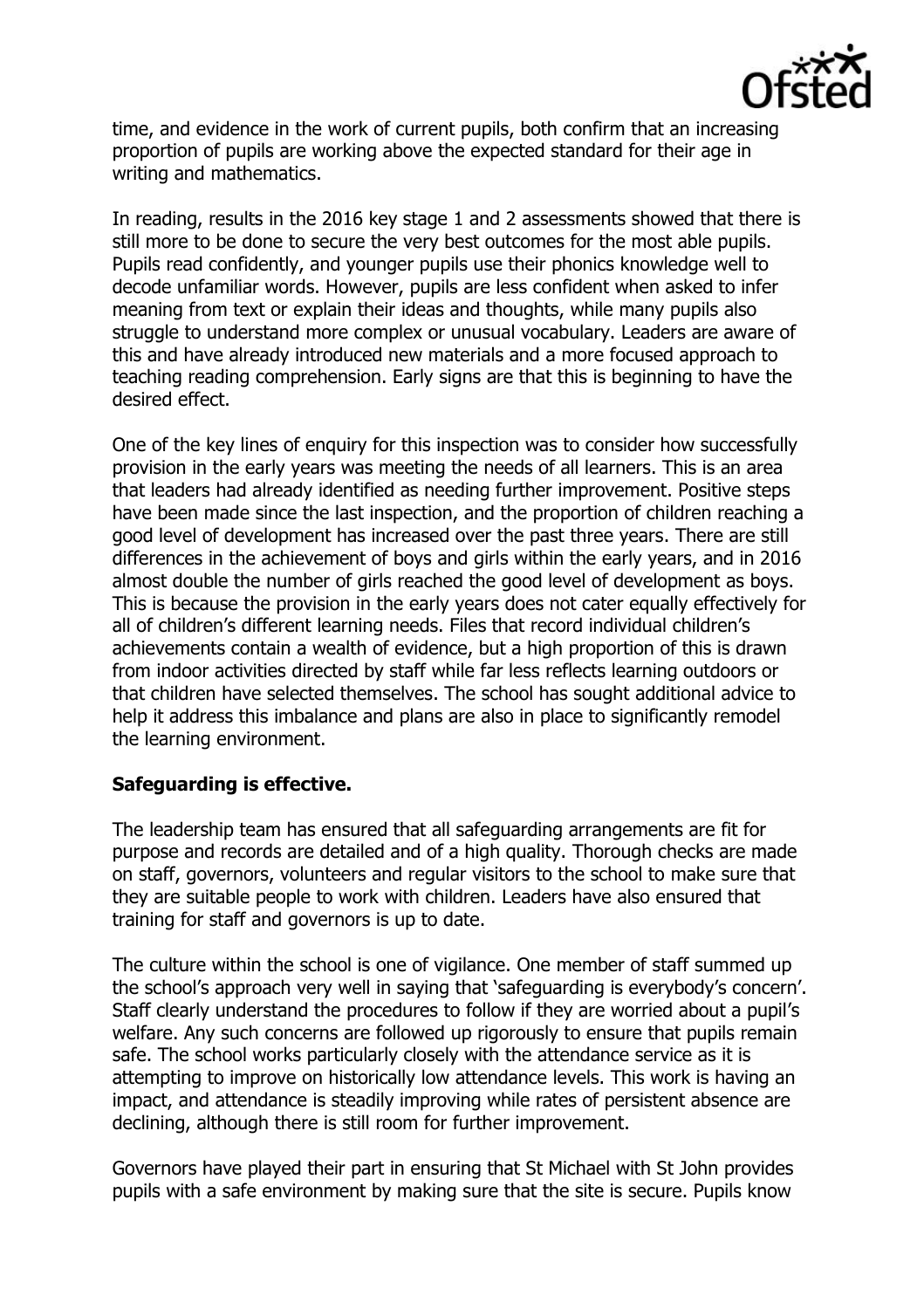

that external doors can only be opened with an electronic fob and they say that this makes them feel safe in school because nobody can get inside who isn't allowed to. Pupils are also knowledgeable about ways to stay safe when using the internet and say that they learned a lot during the school's 'e-safety week'.

# **Inspection findings**

- A key line of enguiry for this inspection was to consider how effectively reading is being taught across the school. Reading provision is highly organised and well resourced. Pupils have access to an attractive central library area and say that they enjoy using the book areas in each of their classes. Phonics is taught effectively to the younger pupils, and in 2016 an above-average proportion of pupils reached the expected standard in the phonics check in Years 1 and 2. Teachers build effectively on this good start and pupils develop good reading comprehension skills. The proportion of pupils across the school reading at the appropriate level for their age is increasing, but too few have developed the higher-order reading skills and wide vocabulary needed to reach the highest levels.
- $\blacksquare$  St Michael with St John provides pupils and their families with a supportive and nurturing environment, which has been further enhanced this year by the appointment of a pastoral support officer. The increasing number of pupils who join the school at different points throughout the year settle in quickly because they are well supported. Similarly, those who are at an early stage of learning English progress well from their starting points.
- You have made sure that pupils benefit from a broad, balanced and engaging curriculum. Work in history is particularly strong, and pupils show a good knowledge of historical periods, including life in Ancient Greece and Viking Britain, and events such as the Great Fire of London. Teachers plan creatively and so learning in history is regularly enhanced with different writing and art activities.
- **Pupils have a strong sense of fairness and equality, and explain clearly the** importance of respecting people's differences and treating everyone equally. This sense of fairness was very well displayed in work that pupils had completed on the theme of 'Justice and Poverty', for which pupils in Year 6 had produced some mature and thought-provoking written work. Pupils have also produced some thoughtful work on the theme of 'What does it mean to be British?' as part of the school's effective work to promote British values.
- A key strength of St Michael with St John is the quality of leadership shown by you and other leaders across the school. It is apparent that all of the senior and middle leaders in school share the same high aspirations for the school, and are aware of the role they each have to play in continuing to move the school forward. Checks on the quality and effectiveness of teaching and learning are thorough, and improvement plans plot a clear path ahead. Staff are overwhelmingly supportive and say that they feel valued and appreciated.
- Governance of the school is effective. Governors have a clear and accurate view of the school's strengths and weaknesses and provide school leaders with an